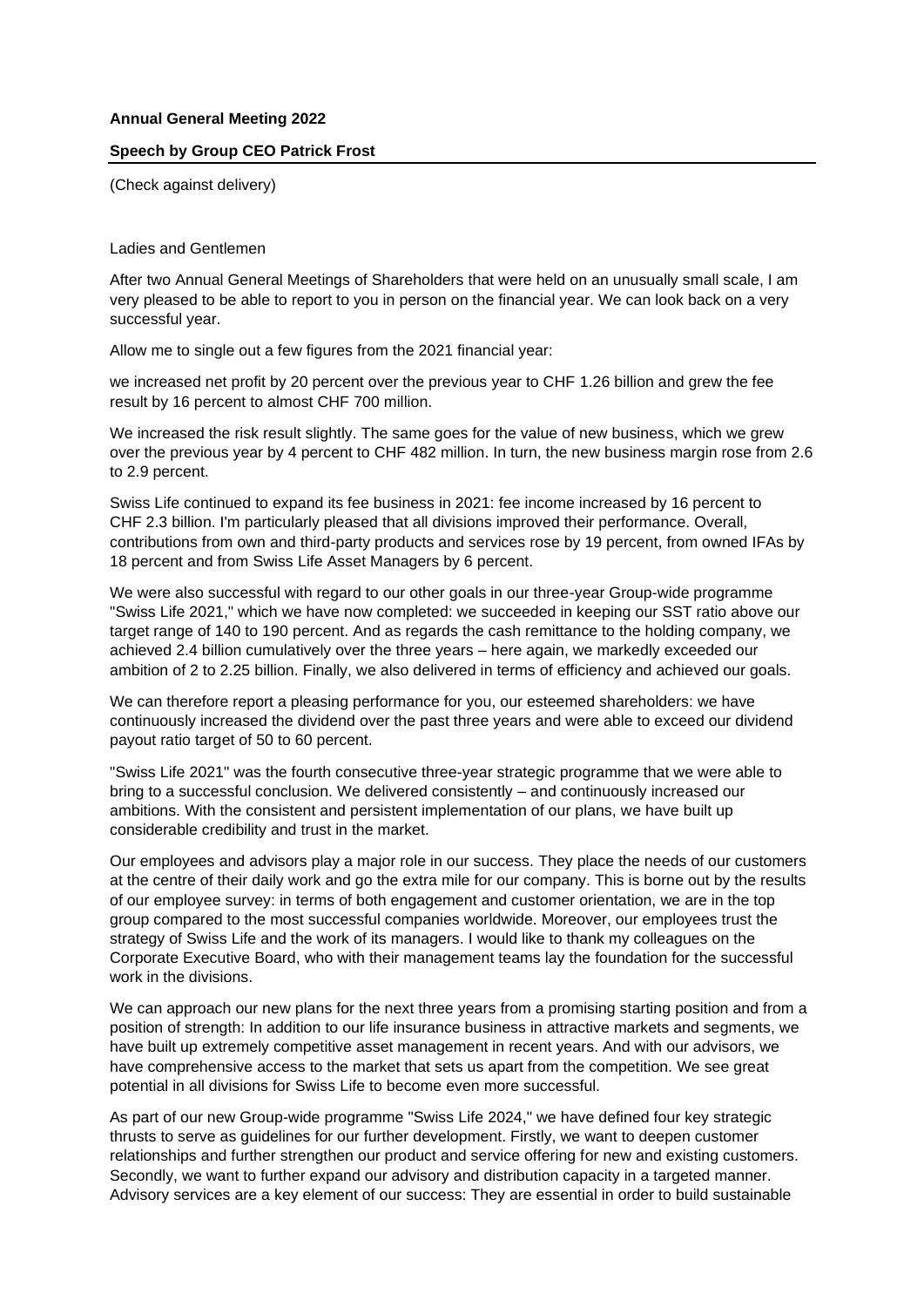and long-term business relationships. Thirdly, we are leveraging our innovative strength and the opportunities offered by digitalisation in all business areas, and thus increasing our efficiency and the quality of our advice. Let me now turn to our fourth strategic thrust: we will anchor the sustainability of our operating activities even more consistently in everything we do.

Of course, we have also defined clear financial objectives for the next three years until 2024. We will continue to focus on profit growth in the future and set ourselves ambitious targets again. Specifically, this means:

- We aim to increase the fee result to CHF 850-900 million by 2024; that is 40% more than in the previous programme.
- We would like to achieve an adjusted return on equity of 10 to 12 percent in each year of the Group-wide programme – i.e. about two percentage points more than under "Swiss Life 2021."
- We want to remit significantly more cash to the holding company than in the past namely CHF 2.8 to 3 billion cumulatively over the next three years. That is an increase of one third.
- And we would like to achieve an attractive cash yield for you, our shareholders, by targeting a dividend payout ratio of over 60 percent.
- In addition, in December 2021 we initiated a new share buyback programme of CHF 1 billion, which is scheduled for completion by May 2023.

## Ladies and Gentlemen

As you can see, we are adhering to our formula for success of recent years in the new Group-wide programme too. At the same time, we are emphasising certain aspects, for instance, the importance of our consulting business. A further emphasis is the anchoring of our sustainability strategy.

Sustainability has been part of our company from the outset and is also at the core of our business: Thinking long term is our compass. This is how we create added value for our customers and for society – with reliability, good results and offers that are relevant to people.

Sustainability, and climate change in particular, are two main forces driving the world today. We take that into account. We have formulated specific goals for this purpose. In doing so, we focus on those areas in which we have a direct influence and can achieve a corresponding impact. We have defined a broad range of metrics and initiatives to anchor sustainability in our business.

In operational ecology, for example, we aim to reduce our  $CO<sub>2</sub>$  emissions per employee by 35 percent by 2024 compared to 2019. We will achieve this primarily by adapting our travel behaviour and converting our electricity supply to sustainable sources. In addition, beginning this year, we will fully offset the unavoidable emissions that result from our work.

We are also focusing on our role as one of Europe's largest real estate owners: we will reduce the  $CO<sub>2</sub>$ intensity of our real estate by 20 percent by 2030. We are embarking on this reduction path from a good starting position. As a life insurance company, our focus on value preservation has always been on long-term investments, including acquiring new, energy-efficient buildings and regularly refurbishing existing properties. These measures lead to a comparatively lower  $CO<sub>2</sub>$  intensity of our property portfolio.

Last but not least, we also see growth opportunities in sustainability. We want to significantly expand our product offering throughout the Group and exploit the market power of our advisors in this area by integrating sustainability aspects more closely into our advisory processes.

## Dear shareholders

Let me finish by addressing a topic that motivates me personally and which is central to so much at Swiss Life: our purpose, enabling people to lead a self-determined life. I am fascinated by the relevance of our work to people.

Listening, analysing, advising – with our solutions and advice, we enable people to lead a selfdetermined life. This includes helping our customers to prepare for their financial future.